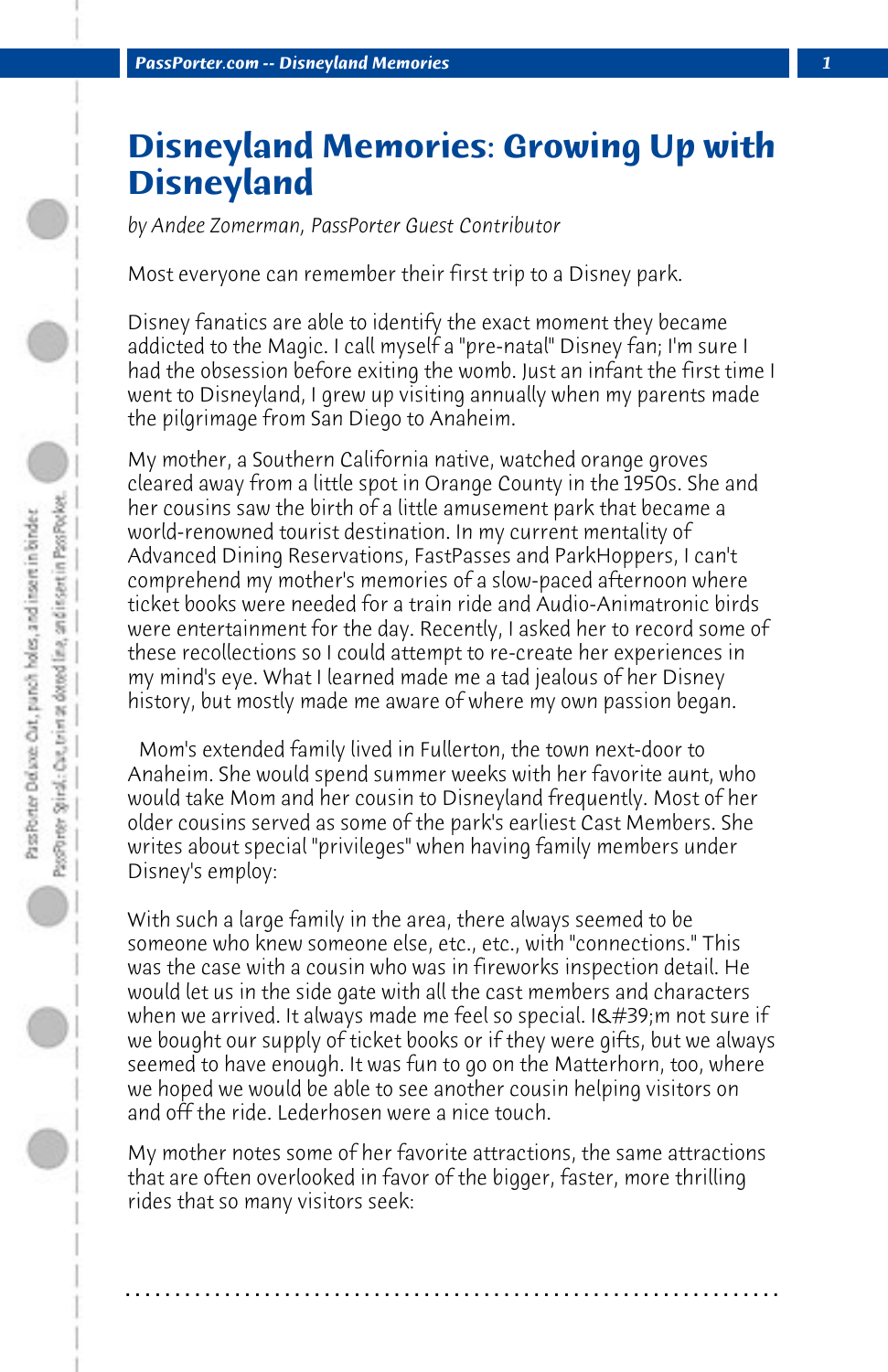The best train rides that circled the park were always the ones where they let Lois (Mom's cousin) and I sit in the very front with the conductor. Aunt Laura would stick around while we explored the park. She would set up a meeting time and place for us so that she could find herself a nice spot to wait and "people watch." However, she did do a few things with us including the Tiki Room...a favorite of all of ours and sometimes the Pepsi Saloon show and the Jungle Cruise.

 In the ultimate of all "people watching" (and probably the single memory of which I am most envious), Mom recalls:

 It was always fun to spot Walt, himself, strolling around the park. Aunt Laura probably preferred Knott's Berry Farm as an outing, but when Walt showed up, that made the day worthwhile at Disneyland.

 When packing for our Disney vacations, shorts and tank tops fill our suitcases. Can you imagine if the following were still the case?

I probably didn $\&$ #39;t realize it at the time, but the dress code for visitors made an impact on me. There was something safe in knowing that things were watched, through fun loving eyes, and that I don't remember any rowdy situations.

Ladies wore dresses and men wore slacks to the Park in the 50 $\&$ #39:s. I firmly attest that I have never packed my Sunday best for Disneyland. However, I believe Disney's Cast Members still have that "watchful eye" and I have seen where guests have been asked to turn a shirt "inside-out" to avoid offending other visitors. What would Walt say about the short shorts and the bare mid-drifts of today's fashion?

 My mother shares that, when she and her cousin were older, they used to take in the dances at the Carnation Pavilion at the end of Main Street, U.S.A. I wonder if she had as much fun as I did in the 80's when dances were hosted at "Videopolis," in the place that is now Princess Fantasy Faire. Mom reminisces about banana splits during visits to the Carnation Cafe. Me? I prefer the hot fudge sundaes. She would always bring home a bag of rock candy from the candy shop for my grandfather, while my souvenir treats are usually the chocolate-covered, Mickey-shaped pretzels. Mom and I both share a common love for the fireworks and watching Tinker Bell make her magical flight.

 It's always a surprise to me when I meet a fellow West Coaster who has never been to Disneyland. But this story about my mother's Orange County family puts me in shock:

**. . . . . . . . . . . . . . . . . . . . . . . . . . . . . . . . . . . . . . . . . . . . . . . . . . . . . . . . . . . . . . . . . .**